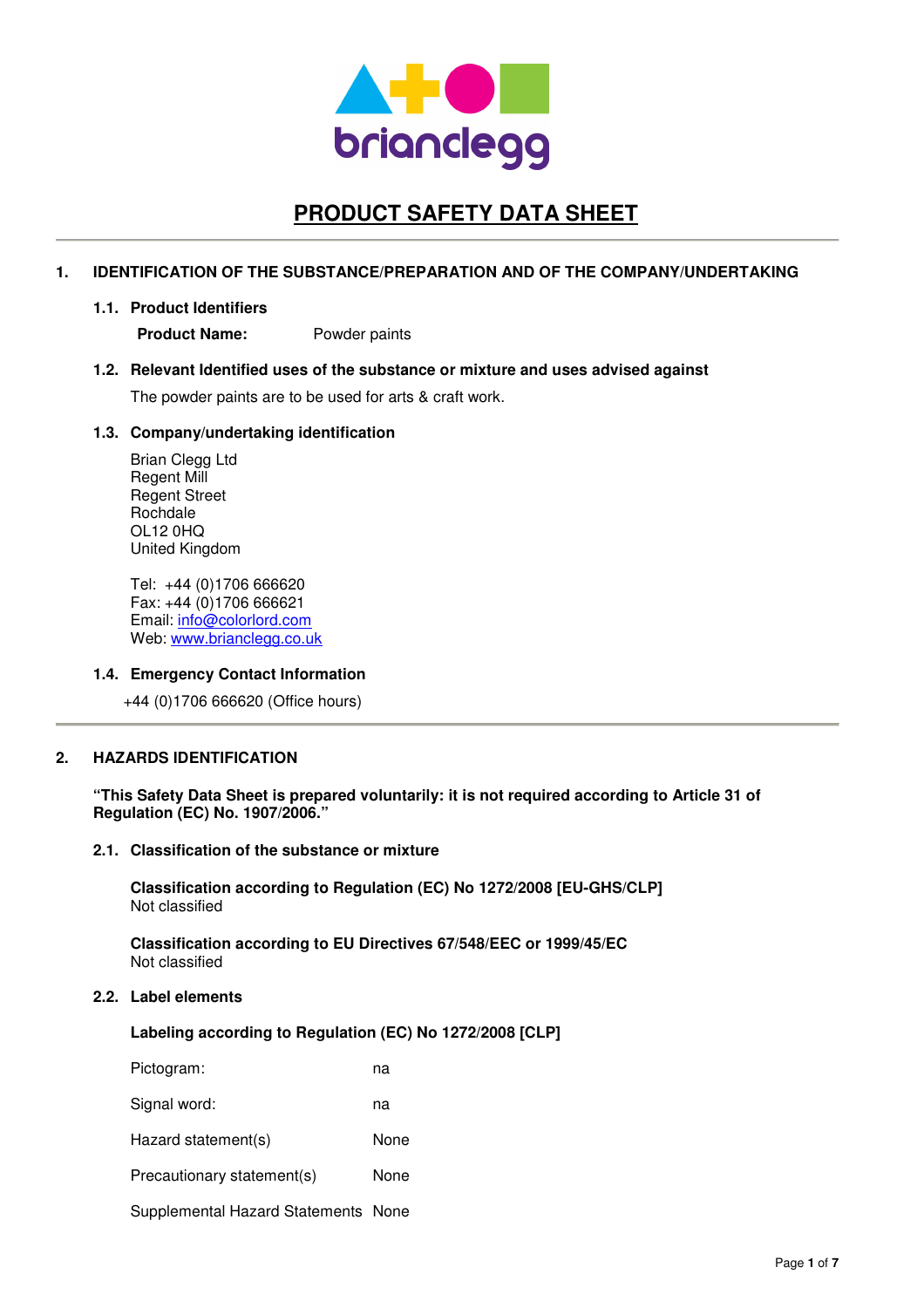## SDS-BC30 Powder Paint

## **According to European Directive 67/548/EEC as amended.**

| Hazard symbol(s) | na    |
|------------------|-------|
| R-phrase(s)      | None. |
| S-phrase(s)      | None  |

## **2.3. Other hazards**

Not classified as hazardous as supplied.

The powder paints conform to all relevant parts of the European Toy Safety regulations (EN71).

Eye contact may cause temporary irritation.

## **3. COMPOSITION/INFORMATION ON INGREDIENTS**

## **3.1 Description of Material:** Coloured powders.

## **4. FIRST AID MEASURES**

## **4.1 Description of First Aid Measures**

| General Advice: | First aid followed by medical attention. No special actions required.                                       |
|-----------------|-------------------------------------------------------------------------------------------------------------|
| Inhalation:     | Move exposed person to fresh air. If necessary seek medical attention.                                      |
| Skin contact:   | Wash with mild soap and water.                                                                              |
| Eye Contact:    | Rinse opened eye for several minutes under running water. Seek medical<br>attention if irritation persists. |
| Ingestion:      | Not applicable.                                                                                             |

- **4.2 Most Important Symptoms and effects, both acute and delayed**  No data available
- **4.3 Indication of any immediate medical attention and special treatment needed**  No data available

## **5. FIRE FIGHTING MEASURES**

- **5.1 Suitable Extinguishing Media:** Water spray, extinguishing foam, dry powder extinguisher, carbon dioxide.
- **5.2 Special hazards arising from the substance or mixture:**  If these products are either ignited or exposed to elevated temperatures causing decomposition toxic vapors may be emitted.

## **5.3 Advice for firefighters:**

Wear self contained breathing apparatus for fire fighting.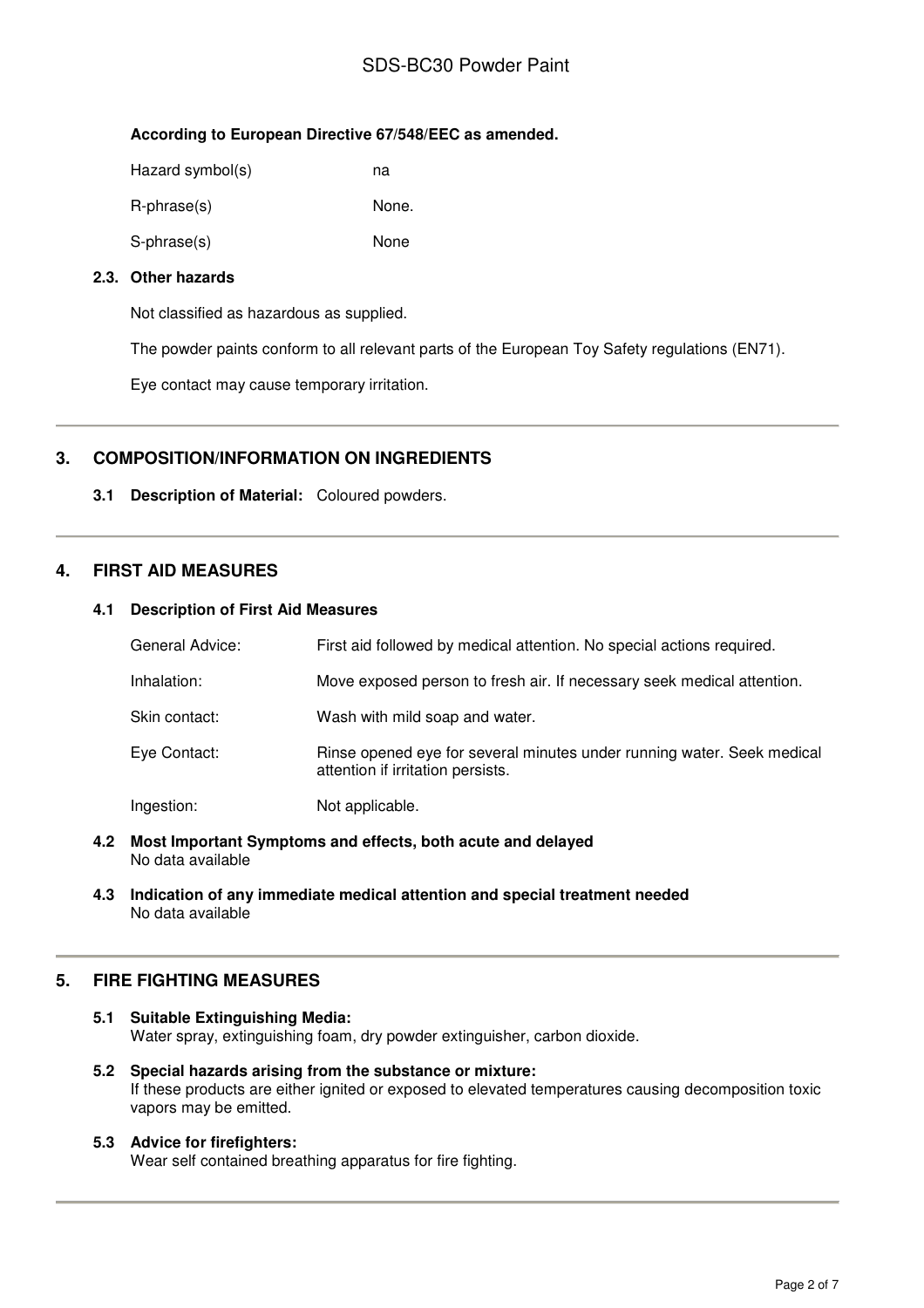## **6. ACCIDENTAL RELEASE MEASURES**

- **6.1 Personal precautions:**  Wear dust masks. Keep unprotected persons away. Avoid formation of dust
- **6.2 Environmental precautions:**  Not applicable.
- **6.3 Methods for cleaning up:**  Pick up manually or vacuum.

## **7. HANDLING AND STORAGE**

### **7.1 Precautions for Safe Handling:**

Avoid contact with skin and eyes. Avoid formation of dust. Provide appropriate exhaust ventilation at places where dust is formed. Normal measures for preventive fire protection.

**7.2 Conditions for safe storage including any incompatibilities:**  Store in cool place. Keep container tightly closed in a dry and well-ventilated place.

# **7.3 Specific end uses:**

None

## **8. EXPOSURE CONTROLS/PERSONAL PROTECTION**

#### **8.1 Control Parameters:**

These products do not contain any relevant quantities of materials with critical values that have to be monitored in the workplace.

(ref: EH40/2005 as consolidated with amendments Oct 2007)

National exposure control limits must be considered where appropriate. General Dust Limit 4mg/m<sup>3</sup> (Inhalable fraction) 1.5mg/m<sup>3</sup> (Respirable fraction).

#### **8.2 Exposure Controls:**

#### **Appropriate engineering controls**

Handle in accordance with good industrial hygiene and safety practice. Wear suitable protective equipment in the case of transgression of dust limits.

#### **Personal Protective equipment**

#### **Ventilation:**

No occupational exposure limits established

#### **Respiratory protection:**

None required under normal conditions of use. Under conditions of heavy exposure respiratory protection is recommended.

#### **Hand Protection:**

Not required under normal conditions of use.

#### **Eye Protection:**

Not required under normal conditions of use. Under conditions of heavy exposure eye protection is recommended.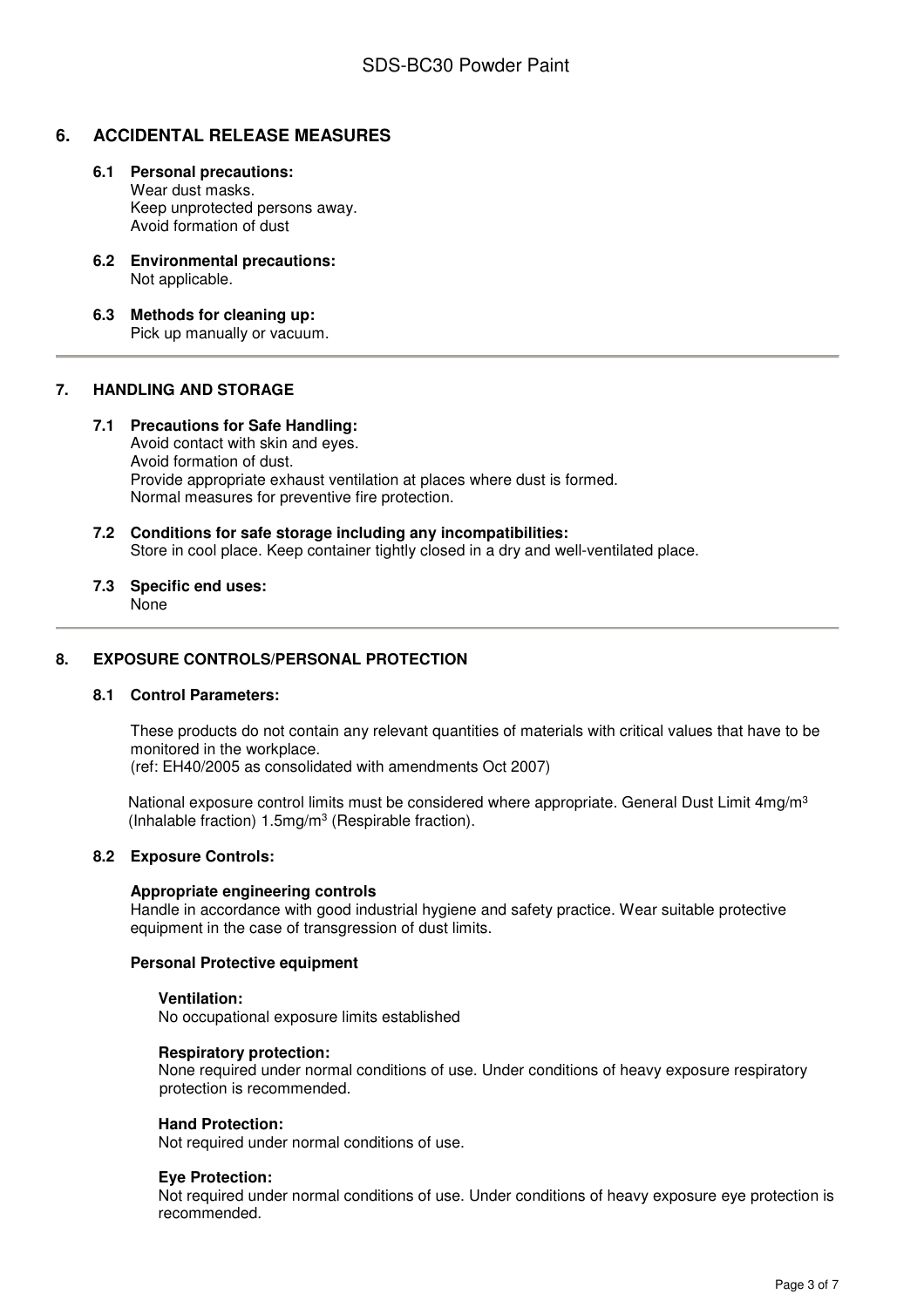## **Body Protection:**

Not required under normal conditions of use.

## **General Safety and Hygiene measures:**

Do not eat or drink while working with the product. Wash hands before breaks and at the end of work.

## **9. PHYSICAL AND CHEMICAL PROPERTIES**

## **9.1 Information on basic physical and chemical properties**

|     | a)                              | Appearance:                                  | Coloured powder                         |
|-----|---------------------------------|----------------------------------------------|-----------------------------------------|
|     | b)                              | Odour:                                       | none                                    |
|     | c)                              | Odour threshold                              | no data available                       |
|     | d)                              | pH                                           | no data available                       |
|     | e)                              | Melting point/freezing point                 | no data available                       |
|     | f)                              | Initial boiling point and boiling range      | no data available                       |
|     | g)                              | Flash point                                  | no data available                       |
|     | h)                              | Evaporation rate                             | no data available                       |
|     | i)                              | Flammability (solid,gas)                     | no data available                       |
|     | j)                              | Upper/lower flammability or explosive limits | no data available                       |
|     | k)                              | Vapour pressure                              | no data available                       |
|     | $\vert$                         | Vapour density                               | no data available                       |
|     | m)                              | Relative density                             | approx. $0.85$ g/cm3 at $20^{\circ}$ C  |
|     | n)                              | Water solubility                             | mixes with water to give coloured paint |
|     | O)                              | Partition coefficient: n octanol/water       | no data available                       |
|     | p)                              | Autoignition temperature                     | not self igniting                       |
|     | q)                              | Decomposition temperature                    | no data available                       |
|     | r)                              | Viscosity                                    | no data available                       |
|     | s)                              | <b>Explosive properties</b>                  | does not present explosive hazard       |
|     | t)                              | Oxidizing properties                         | no data available                       |
| 9.2 | <b>Other Safety Information</b> |                                              |                                         |

# No data available

## **10. STABILITY AND REACTIVITY**

**10.1 Reactivity**  Stable under normal conditions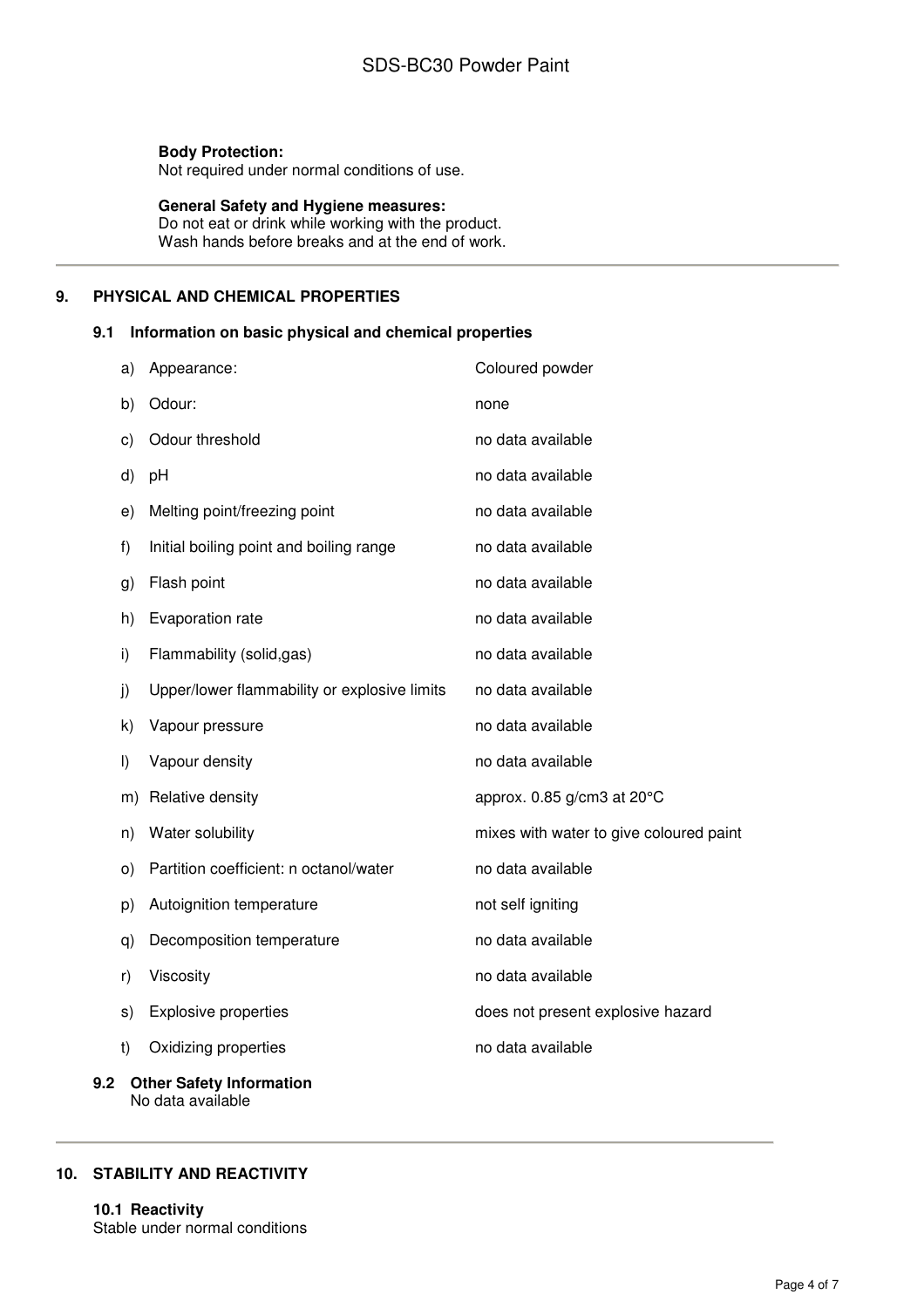### **10.2 Chemical stability**

no data available

### **10.3 Possibility of hazardous reactions**

no data available

## **10.4 Conditions to avoid**

Avoid contact with acids.

#### **10.5 Incompatible materials**

no data available

### **10.6 Hazardous decomposition products**

On combustion emits toxic fumes of carbon dioxide

## **11. TOXICOLOGICAL INFORMATION**

### **11.1 Information on toxicological effects**

**Acute toxicity**  no data available

**Skin sensitisation/irritation**  no data available

#### **Serious eye damage/eye irritation**  Dust may mechanically irritate the eyes

#### **Respiratory sensitisation**

In the case of long-term exposure in a high dust load a chronic airway inflammation can be caused.

#### **Germ cell mutagenicity**  no data available

## **Carcinogenicity**

IARC: No component of this product present at levels greater than or equal to 0.1% is identified as probable, possible or confirmed human carcinogen by IARC.

#### **Reproductive toxicity**

no data available

**Specific target organ toxicity - single exposure**  no data available

## **Specific target organ toxicity - repeated exposure**

no data available

#### **Aspiration hazard**  no data available

**Potential health effects**  no data available

#### **Signs and Symptoms of Exposure**

To the best of our knowledge, the chemical, physical, and toxicological properties have not been thoroughly investigated.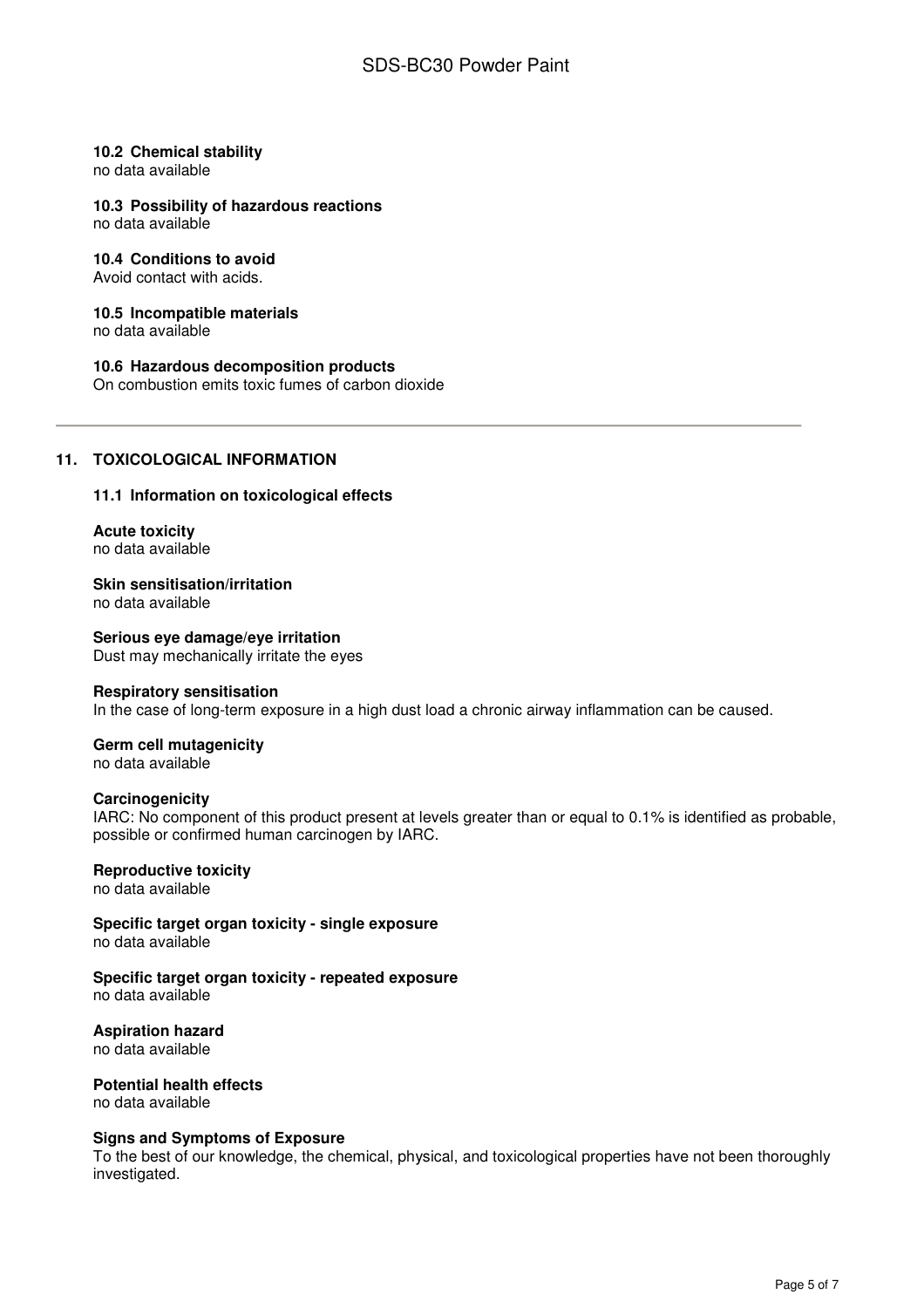#### **Additional Information**

When used and handled according to specifications, the product does not have any harmful effects to our experience and the information provided to us.

Brian Clegg powder paints have NOT been approved for use in cosmetics.

The substance is not subject to classification according to the latest version of the EU lists.

## **12. ECOLOGICAL INFORMATION**

#### **12.1 Toxicity**  no data available

# **12.2 Persistence and degradability**

no data available

## **12.3 Bioaccumulative potential**  no data available

**12.4 Mobility in soil**  no data available

**12.5 Results of PBT and vPvB assessment**  no data available

**12.6 Other adverse effects**  no data available

## **13. DISPOSAL CONSIDERATIONS**

| <b>Product:</b>          | Remove in accordance with local official regulations.                              |
|--------------------------|------------------------------------------------------------------------------------|
| Used packaging material: | Containers may be recycled or re-used. Observe local/state/federal<br>regulations. |

#### **14. TRANSPORT INFORMATION:**

Not restricted for transport.

## **15. REGULATORY INFORMATION**

**This safety datasheet complies with the requirements of Regulation (EC) No. 1907/2006.** 

- **15.1 Safety, health and environmental regulations/legislation specific for the substance or mixture**  no data available
- **15.2 Chemical Safety Assessment**

no data available

### **16. OTHER INFORMATION**

The powder paints conform to all relevant parts of the European Toy Safety regulations (EN71).